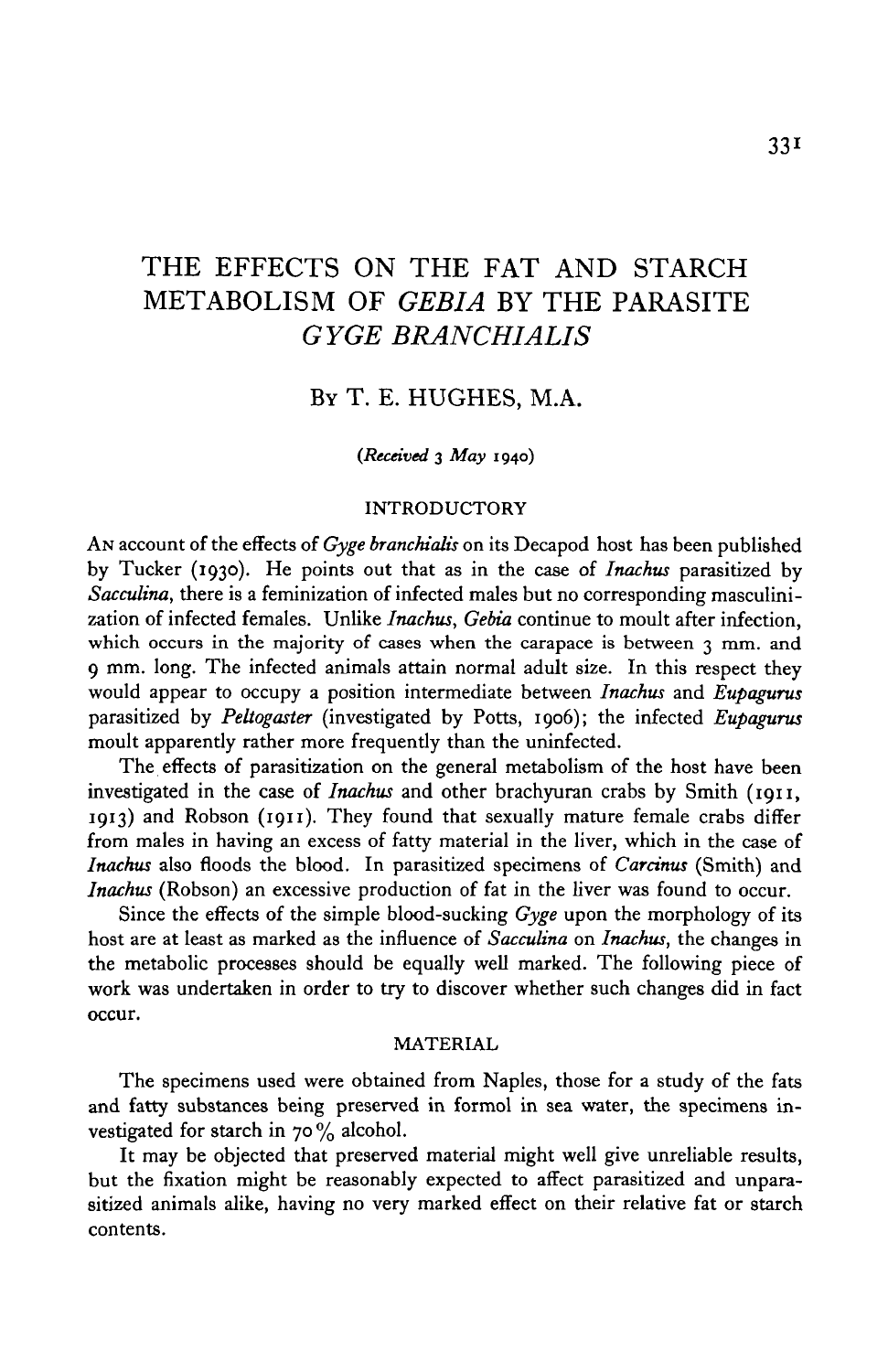## 332 T. E. HUGHES

#### METHOD

The method of grouping the animals used for a quantitative estimation of the total fat content was this:

(1) Normal males.

(2) Parasitized males.

(3) Normal females.

(4) Parasitized females.

The normal females were then subdivided into two groups:

*(a)* Those carrying ova attached to the abdominal appendages or with ovaries showing orange with well-developed ova through the body wall.

*(b)* Those showing no visible sign of ova.

### METHOD OF FAT ESTIMATION

This was done gravimetrically, the fats and allied substances being estimated *en masse* as an ether soluble extract.

A known weight of *Gebia* was saponified by boiling with excess of strong KOH solution under a reflux condenser. The fatty acids were then liberated by the action of concentrated  $H_2SO_4$  on the solution of soaps when it had cooled. An extract was then made by shaking the mixture with a known volume of petroleum ether for 2 hr. On standing, the solution of fatty substances in ether formed an orangeyellow layer on top of the contents of the flask. This layer was raised into the neck of the flask by the addition of distilled water and a known volume of the ether solution was pipetted off into a dry weighed beaker. The ether having been evaporated off over a water-bath, the beaker and residual fat were weighed. From this the quantity of fat in the sample of *Gebia* was calculated. About fifteen *Gebia* were taken in each sample, weighing 10-20 g.

### METHOD OF GLYCOGEN ESTIMATION

The glycogen was estimated as glucose volumetrically by titration against Benedict's solution. A known weight of *Gebia* was boiled, with strong KOH solution to break up the tissues, for 4 hr. under a reflux. The glycogen was then precipitated by alcohol and separated by filtration. After washing with alcohol and ether the precipitate was dissolved in boiling water and hydrolysed to glucose by refluxing with HCl for 2 hr. The solution of sugar thus obtained was then made up to a known volume and titrated against Benedict's solution. From the amount of sugar in the sample the quantity of starch was then calculated.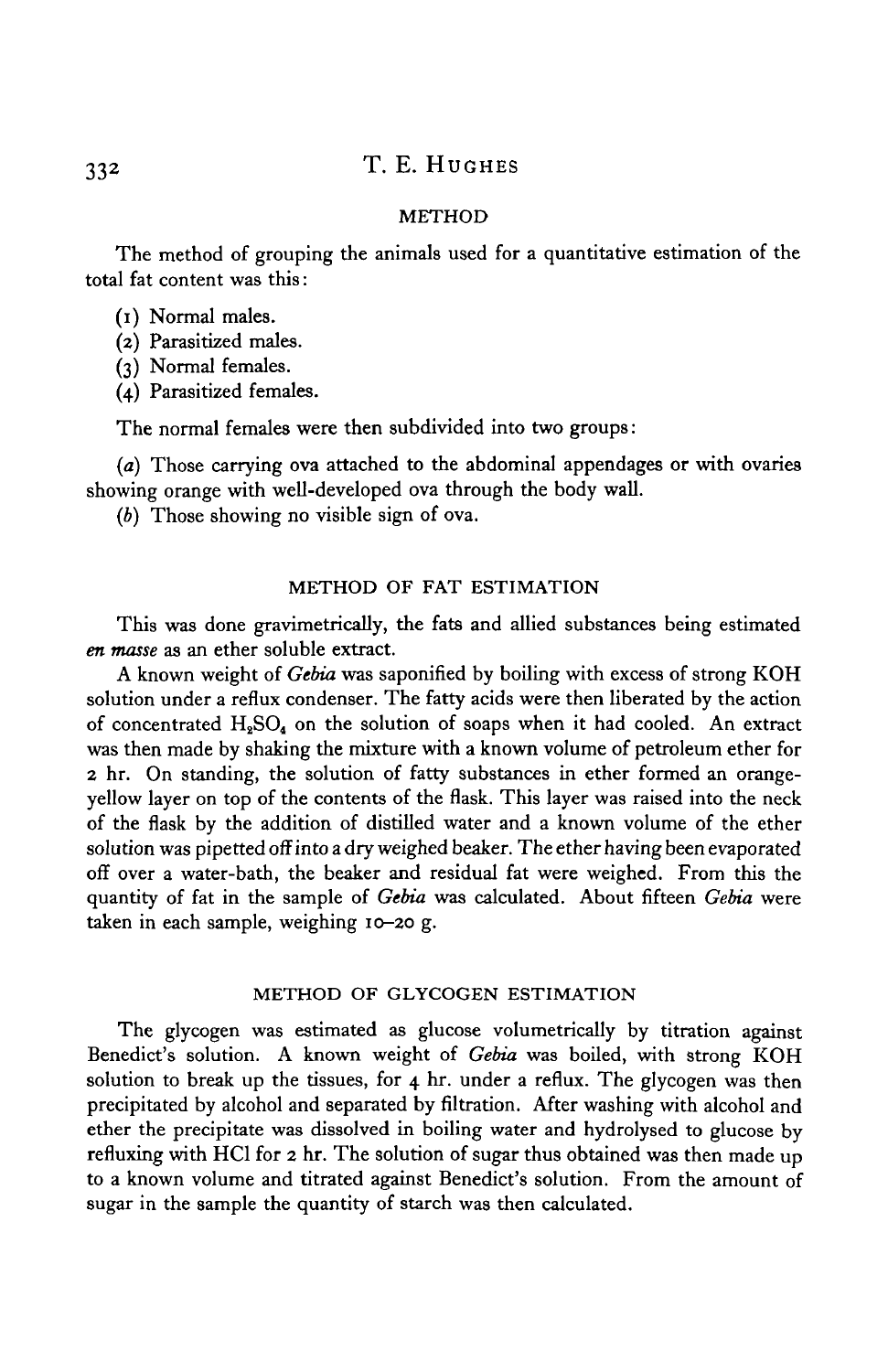### RESULTS

|                              | Normal<br>male                                                      | Parasitized<br>male                          | Ovigerous<br>female                                                 | Non-ovigerous<br>female          | Parasitized<br>female                                                |
|------------------------------|---------------------------------------------------------------------|----------------------------------------------|---------------------------------------------------------------------|----------------------------------|----------------------------------------------------------------------|
|                              | O.0<br>1'02<br>1.00<br>0.03<br>1'21<br>1.16<br>0.07<br>т об<br>1.00 | 1:55<br>1.66<br>1.42<br>1.49<br>1.74<br>1.81 | 1.80<br>1.795<br>2.510<br>2.210<br>2.733<br>2.755<br>1.930<br>1.030 | 1.103<br>1.217<br>1.184<br>1.223 | 1.065<br>1.075<br>1.087<br>1.023<br>1.610<br>1.380<br>1.100<br>1.360 |
| Mean                         | I'04                                                                | 1.61                                         | 2.21                                                                | I.204                            | 1'22                                                                 |
| Variance $\delta^2/N$        | 0.0004                                                              | 0.0188                                       | 0.1485                                                              | 0.000262                         | 0.0371                                                               |
| s.p. $\pm \sqrt{V} = \sigma$ | 0.00004                                                             | 0.1371                                       | 0.3854                                                              | 0.016                            | 0.1926                                                               |
| 8.E. $\pm \sigma/N$          | 0.03231                                                             | 0.05599                                      | 0.1362                                                              | 0.004                            | 0.06813                                                              |

### Gebia. *Fat expressed as a percentage of body weight*

Percentage of fat found in 130 specimens of *Gyge* which weighed 7-2 g. was 4-4%.

|                              | Normal<br>female                                                             | Parasitized<br>female                | Normal<br>male                       | Parasitized<br>male        |
|------------------------------|------------------------------------------------------------------------------|--------------------------------------|--------------------------------------|----------------------------|
|                              | 0.1831<br>0.1802<br>0.1816<br>0.1808<br>0.1880<br>0.1870<br>0.1000<br>0.1800 | 0.1810<br>0.1021<br>0.2260<br>0.2165 | 0.1148<br>0.1148<br>0.1380<br>0.1412 | 0.1418<br>0.1658<br>0.1540 |
| Mean                         | 0.1864                                                                       | 0.2041                               | 0.1276                               | 0.1538                     |
| Variance $\delta^2/N$        | 0'000014                                                                     | 0'000317                             | 0.000164                             | 0.0000006                  |
| s.p. $\pm \sqrt{V} = \sigma$ | 0.003741                                                                     | 0.01709                              | 0.01266                              | 0'009797                   |
| S.E. $\pm \sigma/N$          | 0.000467                                                                     | 0.00449                              | 0.00316                              | 0.003265                   |

## Gebia. *Starch expressed as a percentage of body weight*

### STATISTICAL ANALYSIS OF RESULTS

### *Fats*

Comparison of the normal and parasitized *<\$:*

 $t = 8.45$ .

$$
n=13.
$$

*P* is less than  $o \cdot o \cdot$ , ... the difference in the means is significant.

JEB-XVII iii 22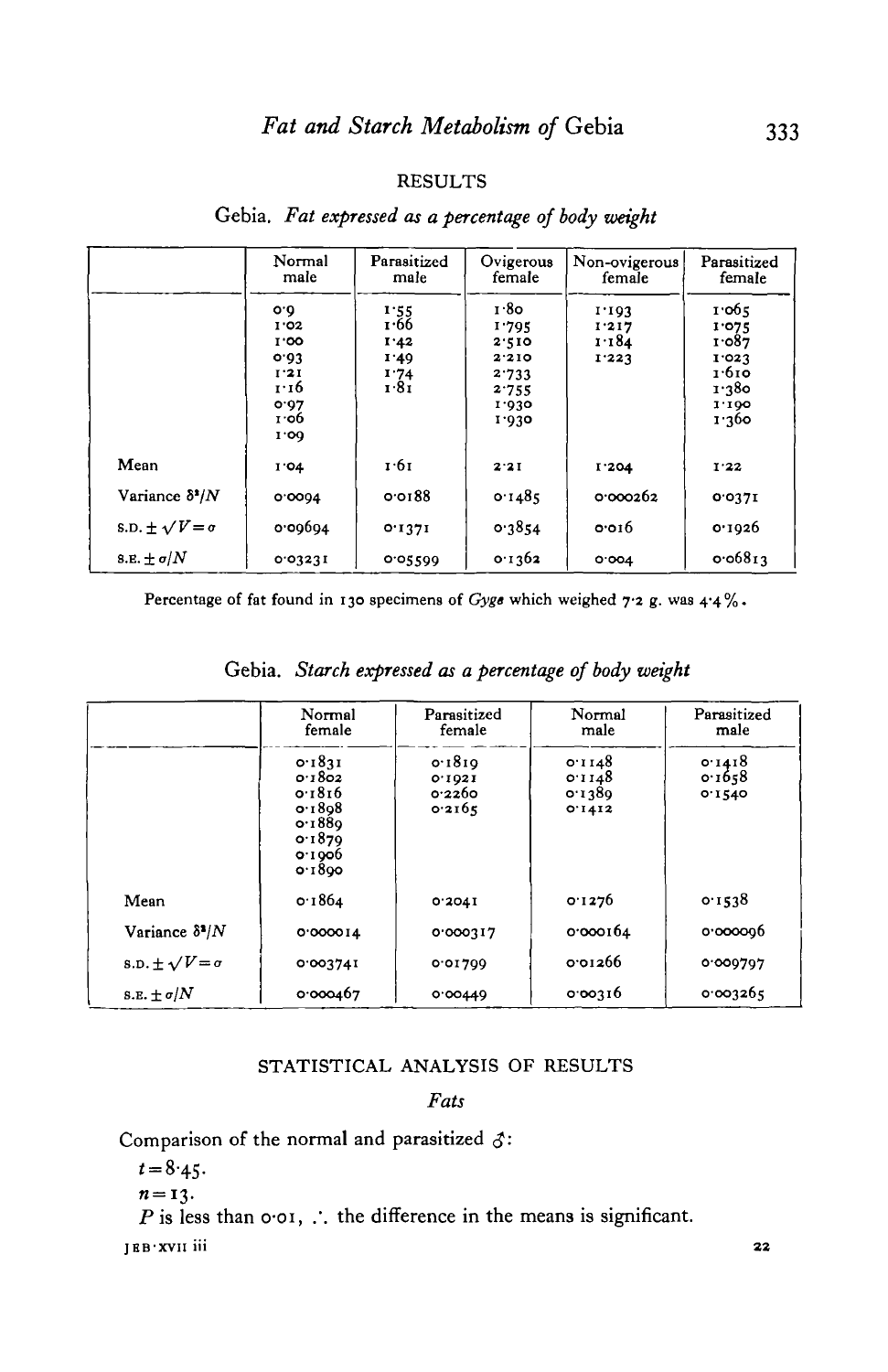## 334 T. E. HUGHES

Comparison of the non-ovigerous  $\varphi$  and normal  $\varphi$ :

 $t=11.93$ .

 $n=13$ .

*P* is less than  $o \cdot o \cdot$ .  $\therefore$  the difference in the means is significant.

Comparison of the non-ovigerous and parasitized  $\varphi$ :

```
t = o.1804.
n=10.
P is greater than \circ 8, \therefore the difference in the means is not significant.
```
### *Starches*

```
Comparison of normal \varphi and parasitized \varphi:
```
*t=*7-240.  $n=10$ .

*P* is less than  $\phi$  or, ... the difference in the means is significant.

Comparison of normal  $\beta$  and normal  $\varphi$ :

*t=* **10-91.**  $n=$  10. *P* is less than  $o \cdot o \cdot r$ ,  $\therefore$  the difference in means is significant.

Comparison of normal  $\beta$  and parasitized  $\beta$ :

```
t = 6.067.
n=5.
P is less than o \cdot o \in I, ... the difference in means is significant.
```
### DISCUSSION OF THE RESULTS

Tucker has reviewed the literature on parasitic castration up to 1930 and has reached the conclusion that Smith's theory of metabolic stimuli, notwithstanding the criticisms that have been made of it, is still the only one which affords a satisfactory explanation of the facts. The present results appear to be in entire agreement with and to afford additional support to Smith's theory.

Considering first the fat analyses, it is evident that there is a significant difference in fat content between normal male and non-ovigerous females. There is a definite increase in fat in parasitized males associated also with the presence of typically feminine secondary sexual features. There is no increase in fat in parasitized females, ovigerous females have a fat content considerably in excess of non-ovigerous ones. Parasitism of the female is associated with a degeneration and disappearance of the ovary but no change in secondary sexual features. The gonad in infected males shows an increased number of the oocytes often found in normal testes and the testicular tissue may degenerate and disappear (Tucker, 1930).

The effect of the parasitic *Gyge* on the male *Gebia* seems to consist of creating an insistent demand for fats which it withdraws from the blood of its host, thereby stimulating the anabolic processes and causing a rise in fat content from 1-04 to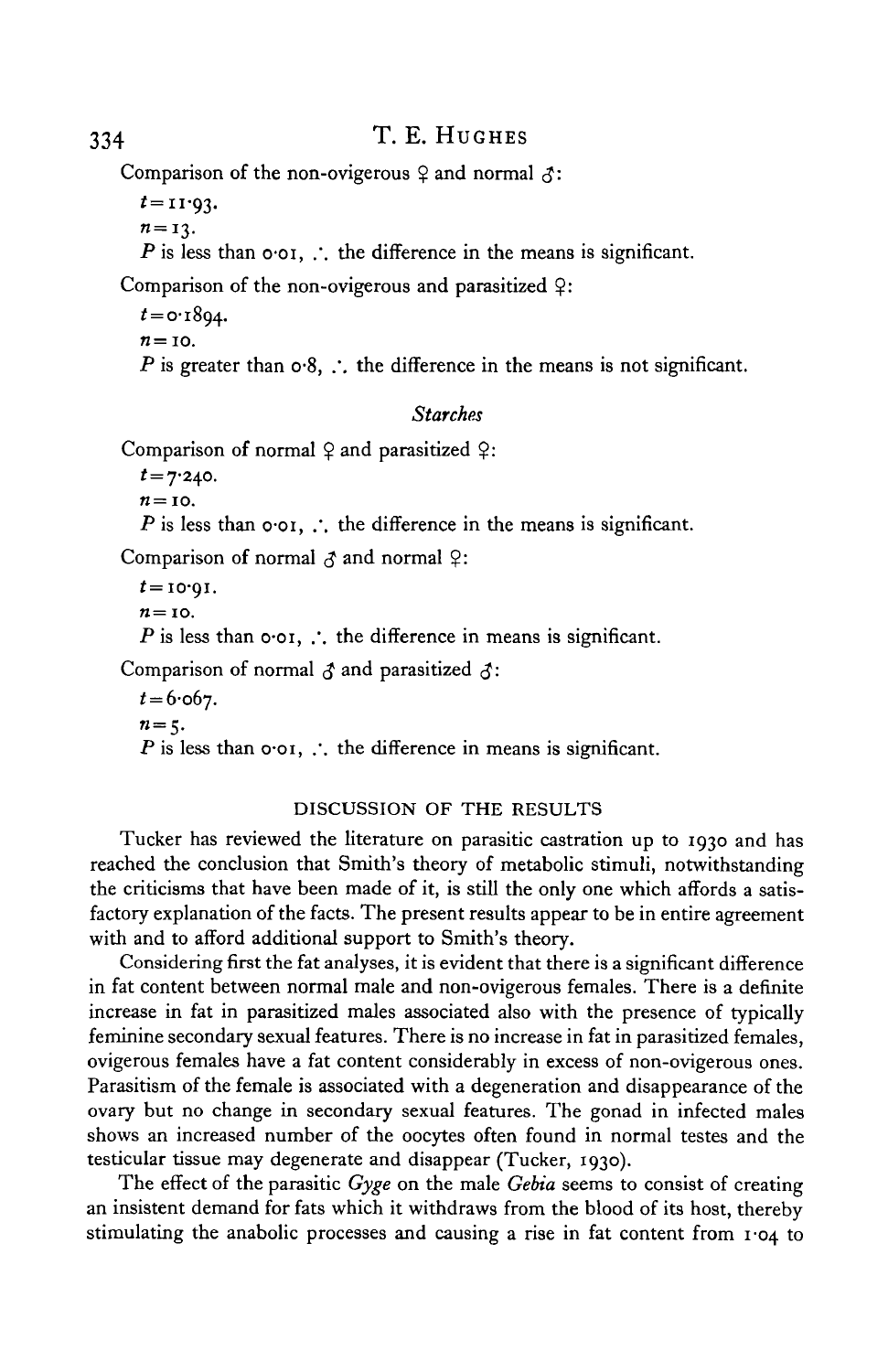i-6%. That *Gyge* does remove fat from its host is shown by the high percentage (4-4) which it contains, and which must originally have come from the host.

In the case of the parasitized females, the fat production of the host appears to be sufficient for host and parasite, but insufficient for host, parasite and ovary. The natural result of this is degeneration of the ovary due to malnutrition. The parasite in the Cryptoniscid stage fixes on to a *Gebia* of a carapace length of less than 6-5 mm., consequently it seems legitimate to assume that the growing *Gyge* brings a metabolic drain to bear on the host of the same nature and at least the same magnitude as a functional ovary. The growing female parasite is itself developing relatively large ovarian structures and it seems feasible to assume that it needs similar substances in this respect to its host.

The parasitized females do not ever show the great increase in fat content found in ovigerous females; this may be due to one of two causes:

(1) There is no accumulation of fat in the body as in the case of an ovary crammed with yolk-filled eggs.

(2) Whatever stimulus a mature ovary, developing eggs, has on fat production is effectively removed.

Of these two alternatives, I consider the former the more probable. We know that in the parasitized male there is considerable stimulus to fat production and it seems likely that this is the general effect of the parasite, but that in the female the anabolic processes are unable to supply fat for host, parasite and ovary, the latter degenerates and consequently there is no ovarian accumulation of fats as in an ovigerous female. That *Gyge* creates a demand for fat at least equal to a resting ovary is shown by the fact that parasitized females contain as much fat as nonovigerous females, i.e. females with ovaries in an inactive state.

There is a certain amount of evidence to show that the female formative substance (hormone of Goldschmidt) is involved in some way with fat production. Whether in parasitized males or in unparasitized females there is an accentuation of feminine features and there is an increase in fat content which is due presumably to an increase in hormone production. The maturation of the ovary causes an increase in fat production, and at the same time the setae appear on the first abdominal appendage (Tucker, 1930). In parasitized males, fat production is stimulated and at the same time feminine characters make their appearance. The evidence supports the view that the production of female hormone or sexual formative substance is involved with the production of fatty substances and that changes brought about in this aspect of anabolism are responsible for the sexual inversions found in parasitized males. It is, of course, possible to regard the fact as a secondary factor and to relate the hormonic changes to some more subtle and hitherto undiscovered change in metabolism. At the time of writing there is no direct evidence in support of this view. On the evidence Smith's assumption was in the main correct. The parasite by bringing a demand of a similar nature to that of an ovary to bear on the animal produces such changes in metabolism as lead to a feminization of infected males, or an accentuation of feminine features in infected females where such metabolic changes occur.